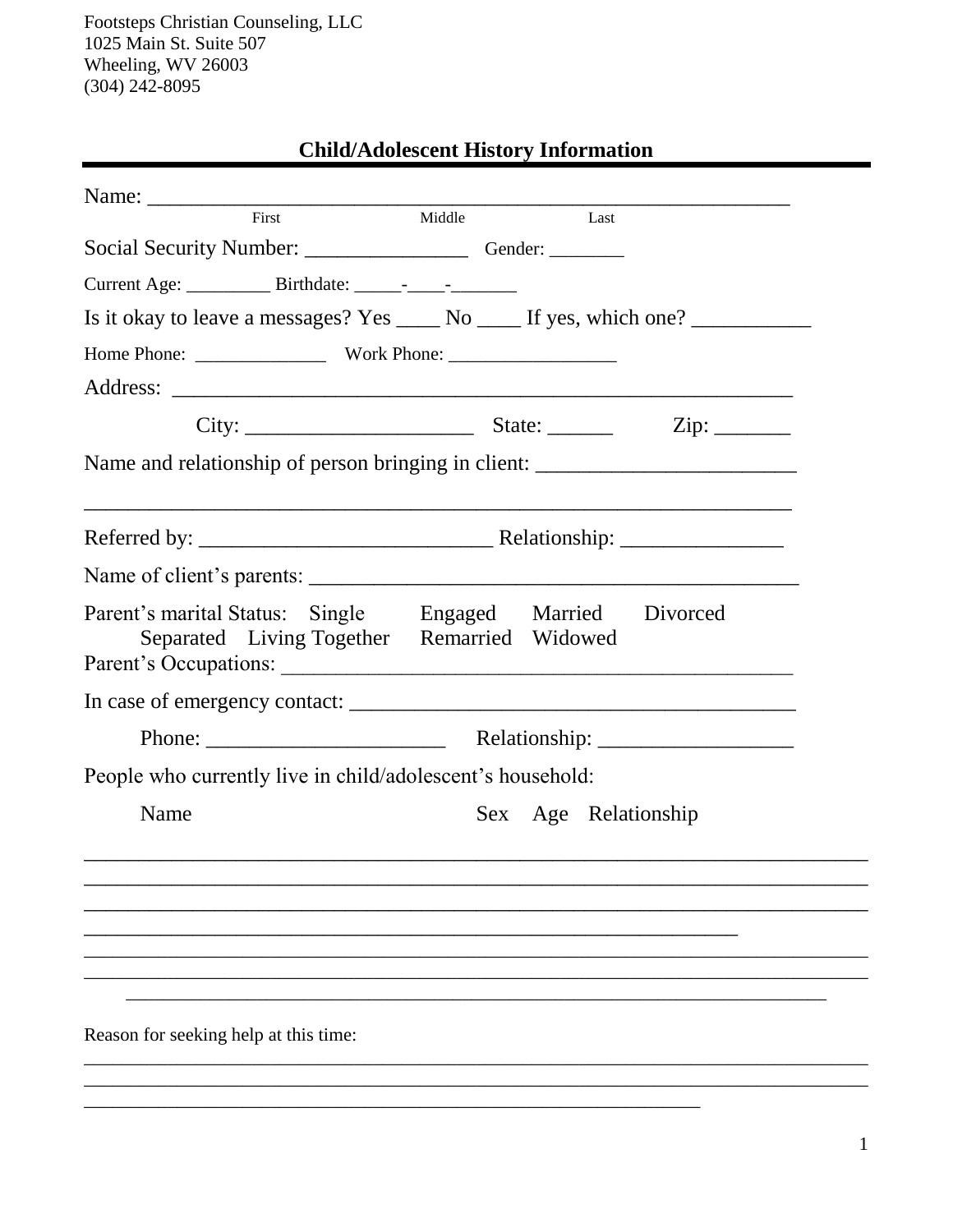| Who is aware of this problem: |  |
|-------------------------------|--|
|-------------------------------|--|

|             | Significant people or family members not currently living with Child/Adolescent: |              |
|-------------|----------------------------------------------------------------------------------|--------------|
| <u>Name</u> | gender<br>age                                                                    | relationship |
|             |                                                                                  |              |

\_\_\_\_\_\_\_\_\_\_\_\_\_\_\_\_\_\_\_\_\_\_\_\_\_\_\_\_\_\_\_\_\_\_\_\_\_\_\_\_\_\_\_\_\_\_\_\_\_\_\_\_\_\_\_\_\_\_\_\_\_\_\_\_\_\_\_\_\_\_\_\_\_\_\_\_\_\_

\_\_\_\_\_\_\_\_\_\_\_\_\_\_\_\_\_\_\_\_\_\_\_\_\_\_\_\_\_\_\_\_\_\_\_\_\_\_\_\_\_\_\_\_\_\_\_\_\_\_\_\_\_\_\_\_\_\_\_\_\_\_\_\_\_\_\_\_\_\_\_\_\_\_\_\_\_\_ \_\_\_\_\_\_\_\_\_\_\_\_\_\_\_\_\_\_\_\_\_\_\_\_\_\_\_\_\_\_\_\_\_\_\_\_\_\_\_\_\_\_\_\_\_\_\_\_\_\_\_\_\_\_\_\_\_\_\_\_\_\_\_\_\_\_\_\_\_\_\_\_\_\_\_\_\_

 $\mathcal{L}_\text{max}$  , and the contribution of the contribution of the contribution of the contribution of the contribution of the contribution of the contribution of the contribution of the contribution of the contribution of t

Please check each item which is a concern to you or your child/adolescent about him/her:

| Appetite/weight  | Stomach aches       | Health problems            |
|------------------|---------------------|----------------------------|
| Bowel problems   | Headaches           | Sleep-too little/much      |
| Depression       | Loneliness          | Suicidal thoughts          |
| Low energy       | <b>Unhappiness</b>  | Tiredness                  |
| Feeling inferior | Shyness             | <b>Making decisions</b>    |
| Work             | Career              | Ambition - too little/much |
| Concentration    | Education           | Difficulty relaxing        |
| Anger            | Temper              | Self-control               |
| Children         | Discipline          | Being a parent             |
| Nervousness      | <b>Stress</b>       | Fears                      |
| _Legal matters   | Finances            | Friends                    |
| _Nightmares      | Dreams              | Memories                   |
| Alcohol use      | Thoughts            | Drug use                   |
| _Separation      | Marriage            | Sexual problems            |
| Moves            | Deaths              | Other losses               |
| _Abuse, physical | Abuse, sexual       | _Abuse, verbal             |
| $N$ eglect       | _Visitation/custody |                            |
| Other changes    |                     |                            |
| Other:           |                     |                            |

Circle symptoms your child has and number of times per week:

| Anxiety <sub>—</sub> Anger <sub>—</sub> |                                                    | Overeating       | Acts out sexually with others_______  |
|-----------------------------------------|----------------------------------------------------|------------------|---------------------------------------|
|                                         | Bedwetting Defiance                                | Under eating_    | Masturbates excessively_              |
|                                         | Day wetting Controlling                            | Sleeplessness_   | Unusual or excessive sexual knowledge |
|                                         | Day pooping Lack of empathy                        | Nightmares__     | Plays out sexual themes____           |
|                                         | Obsesses Lying                                     | Hyper vigilance_ | Plays out violent themes __           |
|                                         | Depression Low impulse control_Startles easily_    |                  | Homicidal themes or actions           |
|                                         | Low energy Stealing Fears/Phobias                  |                  | Suicidal thoughts or actions_____     |
| $\mathrm{Shy}_{\_\!\_}$                 | Drug/alcohol use___ Running away___                |                  | Stomach aches/head aches              |
|                                         | Tantrums____ Impaired conscience_ Peer problems___ |                  | Spacing out                           |
| Violent_                                | Excessive crying______ Low concentration____       |                  | Feelings of inferiority_              |
| Grief                                   | Putting self down___ Memories_____                 |                  | Academic problems_                    |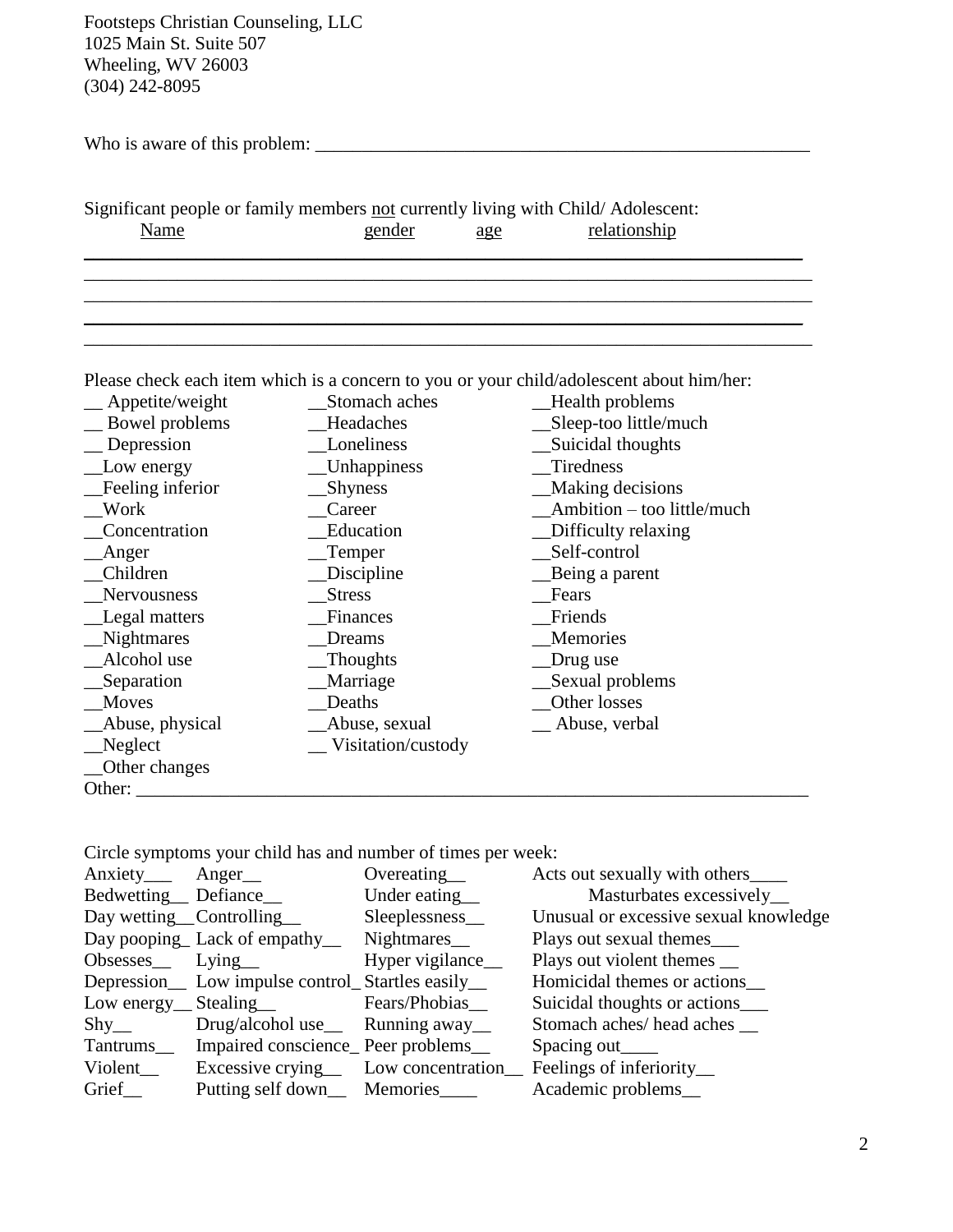Allergies \_\_ Specific Fears\_\_\_\_\_\_\_\_\_\_\_\_\_\_\_\_\_\_\_\_\_\_\_\_ Hallucinations (hearing/seeing things) \_\_ Other\_\_\_\_\_\_\_\_\_\_\_\_\_\_\_\_\_\_\_\_\_\_\_\_\_\_\_\_\_\_\_\_\_\_\_\_\_\_\_\_\_\_\_\_\_\_\_\_\_\_\_\_\_\_\_\_\_\_\_\_\_\_\_\_\_\_\_\_

Has your child ever been in counseling before? If so when? Was it helpful?

What would your child/adolescent or you like as a result of counseling?

| <b>Health History:</b><br>Overall Health condition of child/adolescent: very good good average poor |  |
|-----------------------------------------------------------------------------------------------------|--|
| Recent weight gain or loss?                                                                         |  |
|                                                                                                     |  |
| Significant medical conditions:                                                                     |  |
|                                                                                                     |  |

| Any prolonged fever of more than 103 degrees? |  |
|-----------------------------------------------|--|

List any allergies: \_\_\_\_\_\_\_\_\_\_\_\_\_\_\_\_\_\_\_\_\_\_\_\_\_\_\_\_\_\_\_\_\_\_\_\_\_\_\_\_\_\_\_\_\_\_\_\_\_\_\_\_\_\_\_\_\_\_\_\_\_

Head Injuries: \_\_\_\_\_\_\_\_\_\_\_\_\_\_\_\_\_\_\_\_\_\_\_\_\_\_\_\_\_\_\_\_\_\_\_\_\_\_\_\_\_\_\_\_\_\_\_\_\_\_\_\_\_\_\_\_\_\_\_\_\_\_\_\_\_

| Medications currently taking: |  |  |
|-------------------------------|--|--|

Hospitalizations:

Past medications including any adverse effects: \_\_\_\_\_\_\_\_\_\_\_\_\_\_\_\_\_\_\_\_\_\_\_\_\_\_\_\_\_\_\_\_\_

Was pregnancy planned or unplanned? \_\_\_\_\_\_\_\_\_\_\_\_ During the pregnancy was there drug or alcohol use? \_\_\_\_\_\_\_\_ Type: \_\_\_\_\_\_\_\_\_\_\_\_\_\_\_\_\_\_\_\_

What were the emotional/ financial / relational / situational stressors in your family during the pregnancy and early childhood of the child? \_\_\_\_\_\_\_\_\_\_\_\_\_\_\_\_\_\_\_\_\_\_\_\_\_\_\_\_\_\_\_\_\_\_\_\_\_\_\_\_ \_\_\_\_\_\_\_\_\_\_\_\_\_\_\_\_\_\_\_\_\_\_\_\_\_\_\_\_\_\_\_\_\_\_\_\_\_\_\_\_\_\_\_\_\_\_\_\_\_\_\_\_\_\_\_\_\_\_\_\_\_\_\_\_\_\_\_\_\_\_\_\_\_\_\_\_

Any unusual situations surrounding pregnancy, birth, and delivery:<br>

**School History**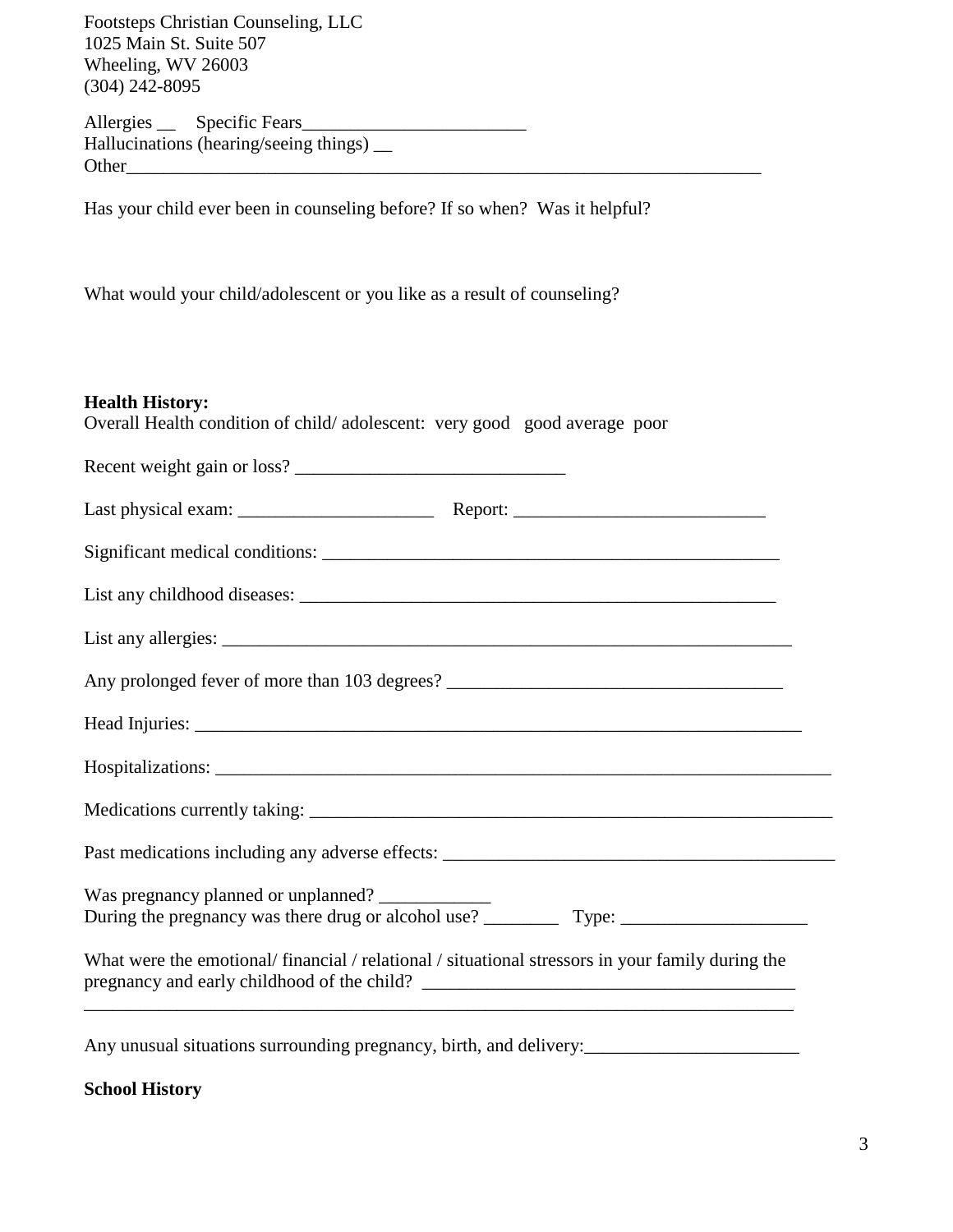Name of school child/adolescent is attending: Grade: Grade: Average Grade Point:

Has your child/adolescent's behavior ever been a concern of one of his/her teachers? If so please describe:

Does your child/adolescent have any difficulties learning?

Does or did your child/adolescent have any difficulties at school with any of the following: writing reading arithmetic poor coordination memories of letters or numbers making friends bullying being bullied keeping friends concentration

What are your child/adolescent's strengths in school?

## **Legal History**

Are there custody disputes or current custody arrangements in place for the child/adolescent?

Are there any restraining orders in place which affect the child adolescent? Is child/adolescent currently on probation or parole: Y / N Are any family members currently on probation or parole or currently incarcerated:  $Y/N$ (please comment):

## **Family History**

Describe for each parent the quality of home life (ie: happy, tense, communication, relations with children, stability, security, abuse, ect):

Does the family or child/adolescent have any religious affiliation? If so what role does this play in the family's life and the child/adolescent's life?

What is the cultural background of the child/adolescent?

What types of discipline are used within the family?

Describe the relationship between the child/adolescent's parents:

Describe how the child/adolescent gets along with others within the family: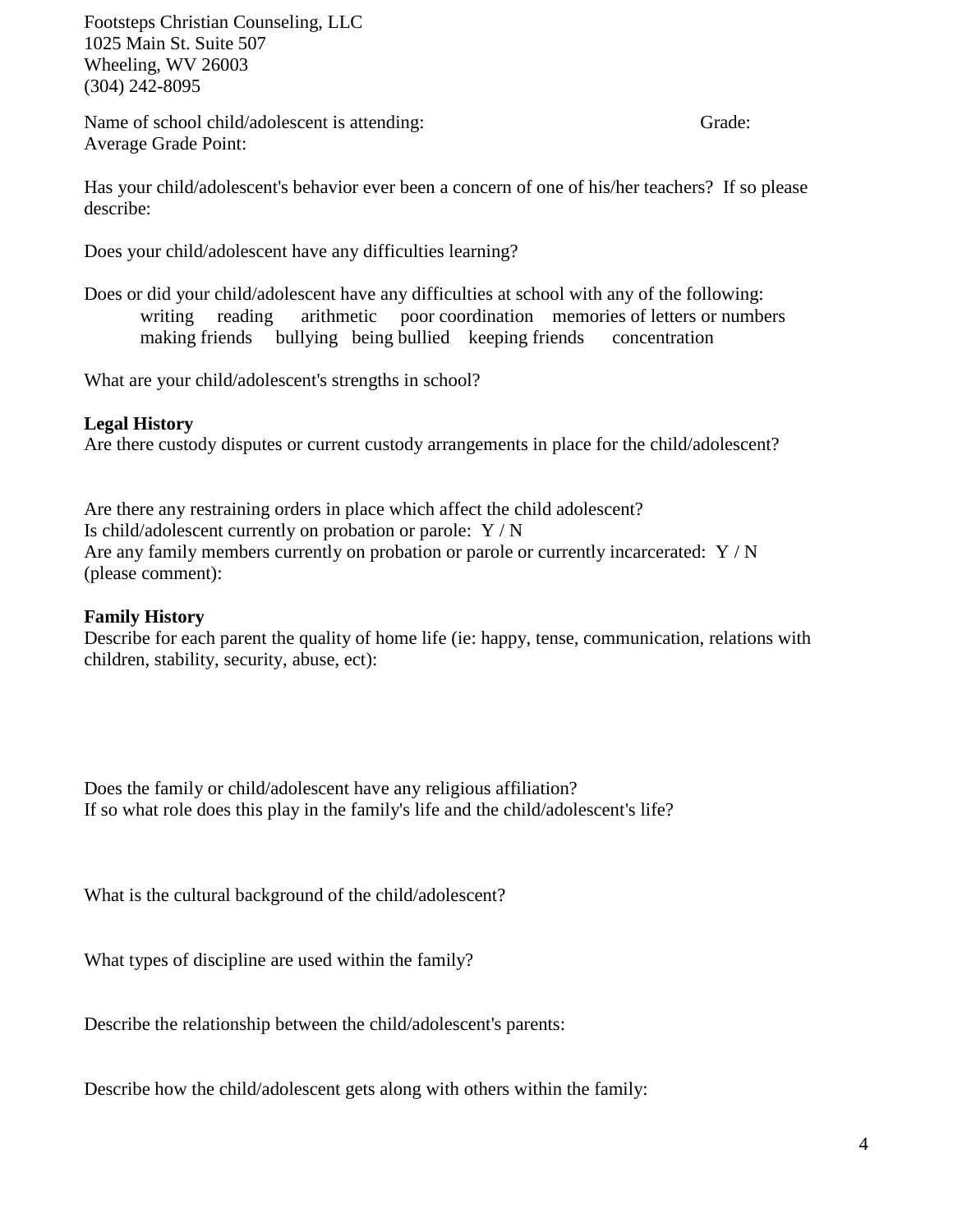Did either parent have similar characteristics or problems as the child/adolescent is experiencing?

Is there a history of mental illness, or emotional problems within the family or extended family?

|                                                                  |                |         | Please list anyone in the child/adolescent's family, including the child/adolescent and extended family |
|------------------------------------------------------------------|----------------|---------|---------------------------------------------------------------------------------------------------------|
| who used or uses alcohol or drugs (prescription or street drugs) |                |         |                                                                                                         |
| relationship to child                                            | types of drugs | purpose | for how long                                                                                            |
|                                                                  |                |         |                                                                                                         |

\_\_\_\_\_\_\_\_\_\_\_\_\_\_\_\_\_\_\_\_\_\_\_\_\_\_\_\_\_\_\_\_\_\_\_\_\_\_\_\_\_\_\_\_\_\_\_\_\_\_\_\_\_\_\_\_\_\_\_\_\_\_\_\_\_\_\_\_\_\_\_\_\_\_\_\_\_\_\_\_\_\_\_\_ \_\_\_\_\_\_\_\_\_\_\_\_\_\_\_\_\_\_\_\_\_\_\_\_\_\_\_\_\_\_\_\_\_\_\_\_\_\_\_\_\_\_\_\_\_\_\_\_\_\_\_\_\_\_\_\_\_\_\_\_\_\_\_\_\_\_\_\_\_\_\_\_\_\_\_\_\_\_\_\_\_\_\_\_ \_\_\_\_\_\_\_\_\_\_\_\_\_\_\_\_\_\_\_\_\_\_\_\_\_\_\_\_\_\_\_\_\_\_\_\_\_\_\_\_\_\_\_\_\_\_\_\_\_\_\_\_\_\_\_\_\_\_\_\_\_\_\_\_\_\_\_\_\_\_\_\_\_\_\_\_\_\_\_\_\_\_\_\_

### **Personality of Child/Adolescent:**

tense relaxed restless calm daydreamer self starter active sluggish stubborn eager to please easy to manage disobedient happy sad angry loving aloof friendly secure easily frightened bold cautious whining generous generous jealous cruel aggressive affectionate relates easily to adults relates poorly to adults attached to certain toys/objects to point of not being able to leave at home.

\_\_\_\_\_\_\_\_\_\_\_\_\_\_\_\_\_\_\_\_\_\_\_\_\_\_\_\_\_\_\_\_\_\_\_\_\_\_\_\_\_\_\_\_\_\_\_\_\_\_\_\_\_\_\_\_\_\_\_\_\_\_\_\_\_\_\_\_\_

Have there been noticeable changes in behavior or personality at any time in his/her life?

How many moves has the family made and what was the age of child/adolescent at each move?

Child/adolescent's life in past 6 months: very happy happy average unhappy very unhappy

What is your child/adolescent's greatest fear:

What is your child/adolescent's greatest hope: \_\_\_\_\_\_\_\_\_\_\_\_\_\_\_\_\_\_\_\_\_\_\_\_\_\_\_\_\_\_\_\_\_

#### **Please describe in detail the reason for having this child seen professionally.**

Indicate the age the problem began and probable causes What has made the problem better or worse? Describe feelings and moods observed In what way does this problem interfere with the life of the child or family?

\_\_\_\_\_\_\_\_\_\_\_\_\_\_\_\_\_\_\_\_\_\_\_\_\_\_\_\_\_\_\_\_\_\_\_\_\_\_\_\_\_\_\_\_\_\_\_\_\_\_\_\_\_\_\_\_\_\_\_\_\_\_\_\_\_\_\_\_\_\_\_\_\_\_\_\_\_\_\_\_\_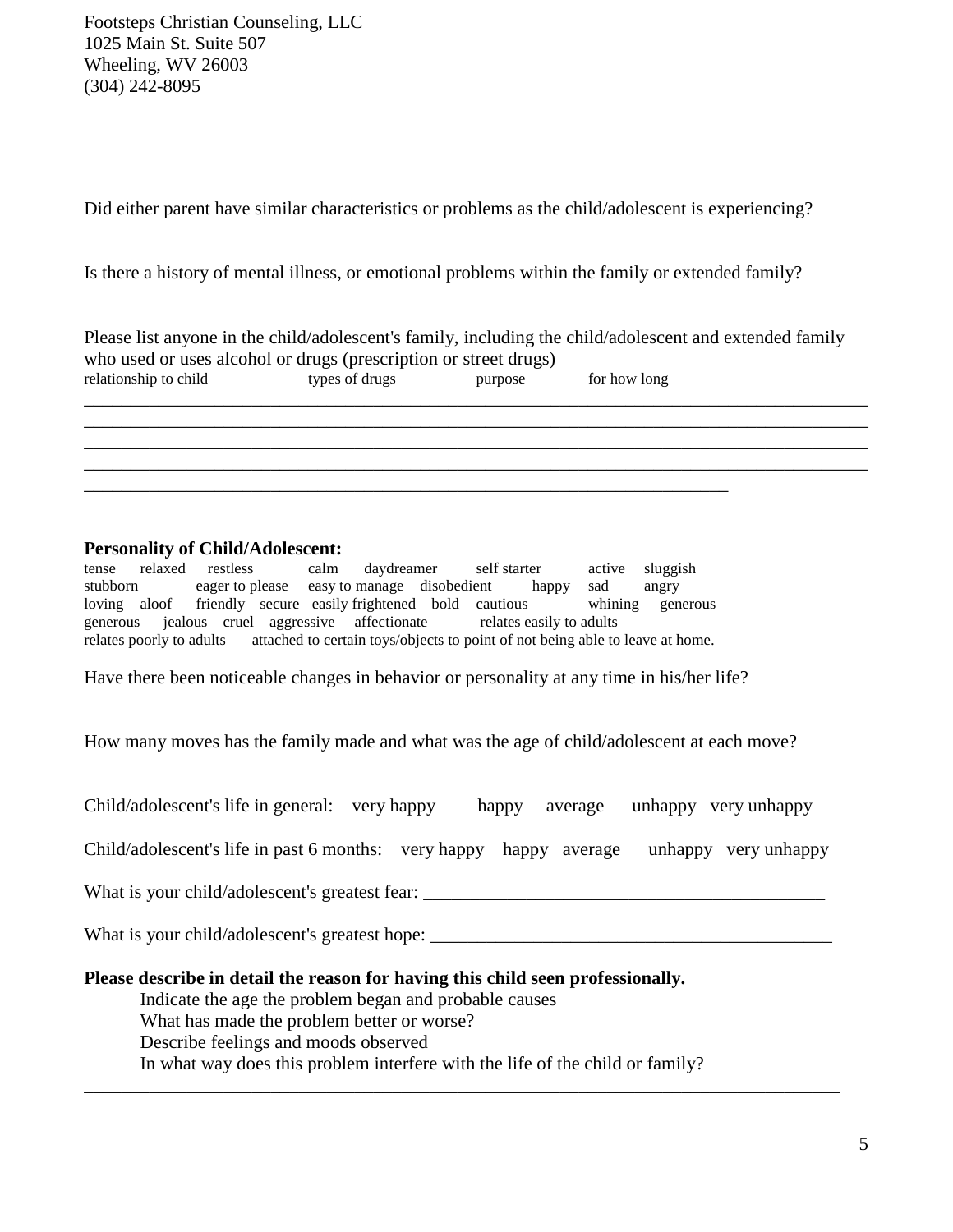| <u> 1999 - Johann John Stone, fransk politiker (d. 1989)</u> |  |  |
|--------------------------------------------------------------|--|--|
|                                                              |  |  |
|                                                              |  |  |
|                                                              |  |  |
|                                                              |  |  |
|                                                              |  |  |
|                                                              |  |  |
|                                                              |  |  |
|                                                              |  |  |
|                                                              |  |  |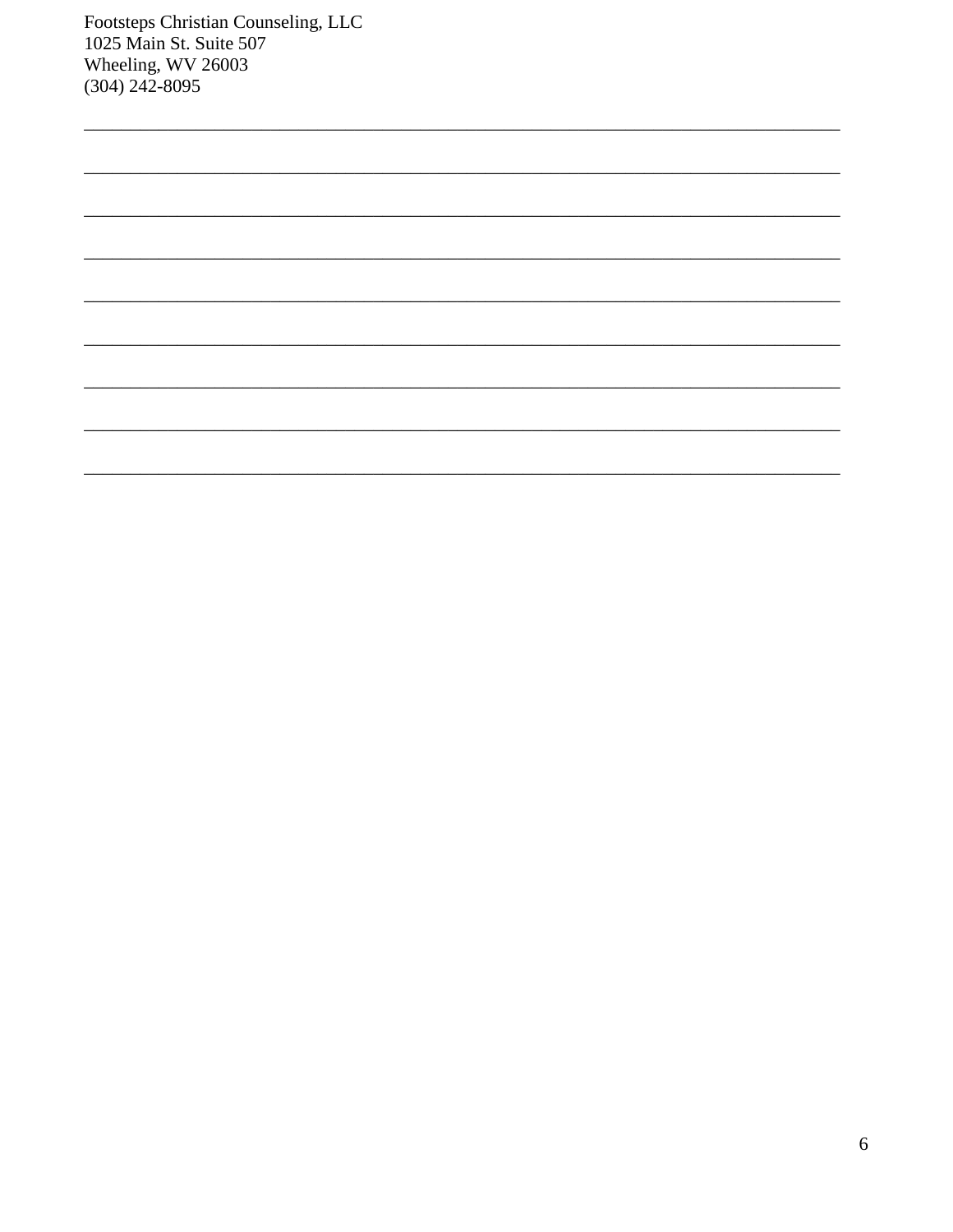# **COMMUNICATIONS CONSENT FORM**

 $\overline{\phantom{a}}$  , and the contract of the contract of the contract of the contract of the contract of the contract of the contract of the contract of the contract of the contract of the contract of the contract of the contrac

| Date of Birth                                                                                                                                                                            |
|------------------------------------------------------------------------------------------------------------------------------------------------------------------------------------------|
| I give permission to be contacted in the following manner (please fill in phone numbers and check all                                                                                    |
|                                                                                                                                                                                          |
| Home Telephone #: ______________________ □ Cell Phone #: ________________________                                                                                                        |
| $\Box$ OK to leave message with information $\Box$ Leave message with call-back number only                                                                                              |
| $\Box$ OK to leave message at home or on the cell phone with the following family members: (list                                                                                         |
| name(s) and relationship to patient)                                                                                                                                                     |
|                                                                                                                                                                                          |
| $\Box$ OK to leave message with information $\Box$ Leave message with call-back number only                                                                                              |
| Our office uses an automated appointment reminder system to contact you prior to your<br>scheduled appointment. Please indicate your preference on how we contact you: $\Box$ Home Phone |
|                                                                                                                                                                                          |
| $\Box$ OK to mail to my home address $\Box$ OK to mail to my work address                                                                                                                |
| $\Box$ OK to fax to this number: $\Box$ $\Box$ OK to send to this e-mail:                                                                                                                |
| <b>Communication with Other Healthcare Providers</b><br>Patient information or medical records may be communicated to other Healthcare Providers, hospitals or                           |
|                                                                                                                                                                                          |

| Name:                                                        | Name:                                                                                                                |
|--------------------------------------------------------------|----------------------------------------------------------------------------------------------------------------------|
| <u> 1980 - Andrea Barbara, política española (h. 1980).</u>  | <u> 1980 - Jan Samuel Barbara, margaret e populazion del control del control del control de la control de la con</u> |
| Address:                                                     | <b>Address:</b>                                                                                                      |
| <u> 1989 - Johann Barbara, martxa eta batarra (h. 1989).</u> | <u> 1980 - John Stein, Amerikaansk kanton (</u>                                                                      |
|                                                              |                                                                                                                      |
|                                                              |                                                                                                                      |
| <b>Phone #:</b>                                              | <b>Phone #:</b>                                                                                                      |
|                                                              | <u> 1980 - Jan Stein Stein Stein Stein Stein Stein Stein Stein Stein Stein Stein Stein Stein Stein Stein Stein S</u> |

# **Patient or Legal Representative Signature Date**

(If legal representative's signature appears above, please describe relationship to the patient)

\_\_\_\_\_\_\_\_\_\_\_\_\_\_\_\_\_\_\_\_\_\_\_\_\_\_\_\_\_\_\_\_\_\_\_\_\_\_\_\_\_\_\_\_\_\_\_\_\_\_\_\_\_\_\_\_\_\_\_\_\_\_\_\_\_\_\_\_\_\_\_\_\_\_\_\_\_\_

\_\_\_\_\_\_\_\_\_\_\_\_\_\_\_\_\_\_\_\_\_\_\_\_\_\_\_\_\_\_\_\_\_\_\_\_\_\_\_\_\_\_\_\_\_\_\_\_\_\_\_\_\_\_\_\_\_\_\_\_\_\_\_\_\_\_\_\_\_\_\_\_\_\_\_\_\_\_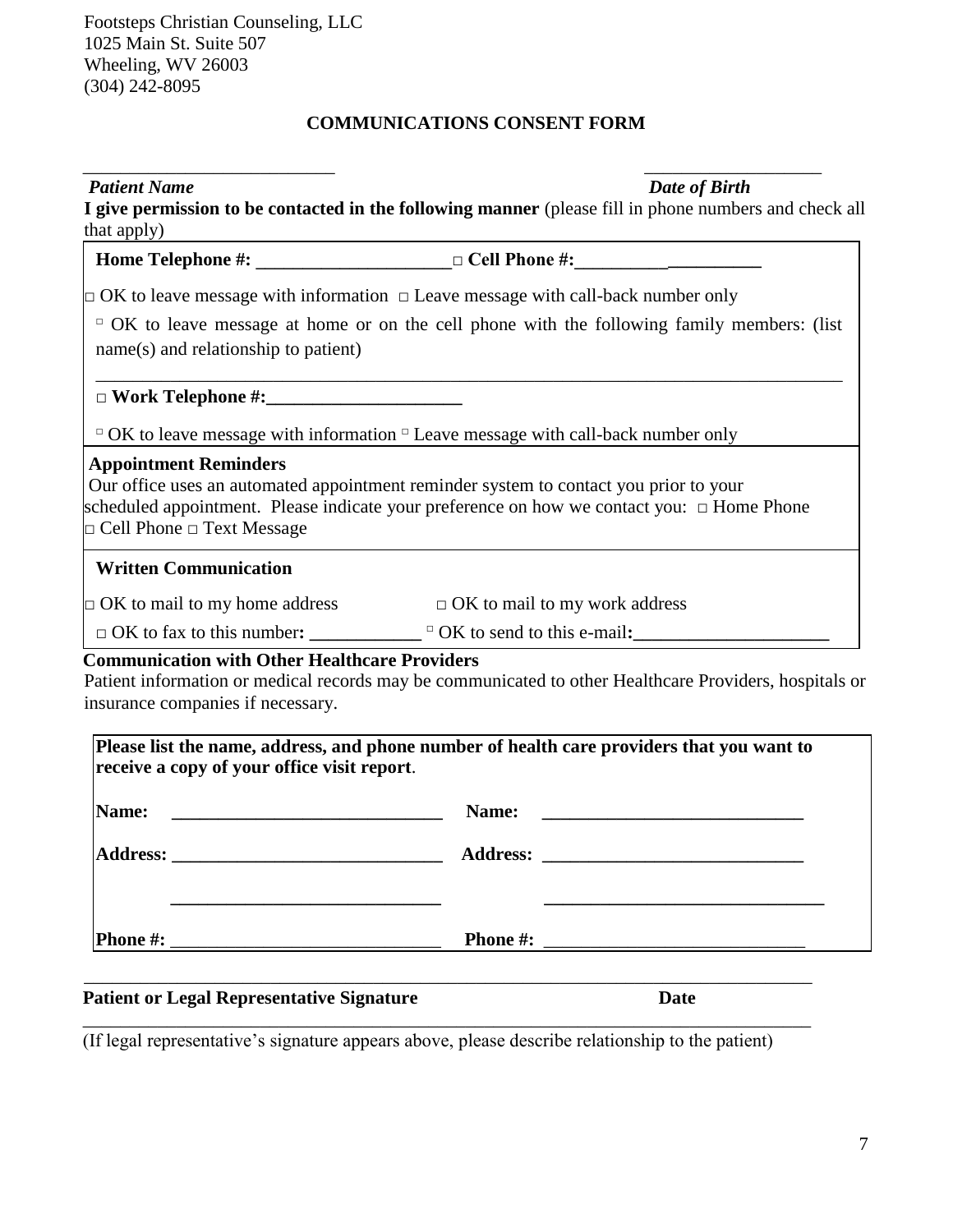| <b>Insurance Information</b> |  |  |
|------------------------------|--|--|
|------------------------------|--|--|

| <b>Client Name:</b>                                                         | Date of birth: $\sqrt{1 + \frac{1}{2}}$                                                                                   |
|-----------------------------------------------------------------------------|---------------------------------------------------------------------------------------------------------------------------|
| <b>Address:</b><br>Phone #: $($ ) - $-$                                     | Gender:<br>Relationship to Policy Holder:<br>self child<br>spouse/partner<br>Employment: full, part, student, un-employed |
| Telephone number: ________________________<br><b>Policy Holder's name:</b>  |                                                                                                                           |
| <b>Policy Holder's date of</b><br><b>Policy Holder's</b><br><b>Address:</b> | birth: $\qquad$ / $\qquad$ Insured's date of birth: $\qquad$ / $\qquad$                                                   |
| Policy or ID #: ____________________<br>Group #: ______________________     | Policy or ID #: ____________________<br>Group #: ___________________                                                      |
| <b>Employer or School:</b><br><b>Policy Holder's SS</b><br>number:          | Effective date of policy: $\qquad$ / $\qquad$ Effective date of policy: $\qquad$ / $\qquad$ /                             |

#### **AUTHORIZATION TO RELEASE INFORMATION AND ASSIGNMENT OF INSURANCE BENEFITS**

I hereby authorize Footsteps Christian Counseling, LLC to:

- 1) Furnish my insurance company with any/all information requested concerning my present claim(s), including records if requested.
- 2) Bill my insurance company, and to accept payment from that company on my behalf, for all services relating to my care.

I acknowledge:

- 1) I am responsible for all charges not covered by my insurance, including missed appointments.
- 2) Any money credited as overpayment due to me will be refunded after completion of treatment.

\_\_\_\_\_\_\_\_\_\_\_\_\_\_\_\_\_\_\_\_\_\_\_\_\_\_\_\_\_\_\_\_\_\_\_\_\_\_\_\_\_ \_\_\_\_\_\_\_\_\_\_\_\_\_\_\_\_\_\_\_\_\_\_\_\_\_\_\_\_\_\_\_\_\_\_\_\_\_\_\_\_\_\_\_\_\_

3) I will be charged for any appointment that I fail to keep or cancel within 24 hours prior to that appointment time.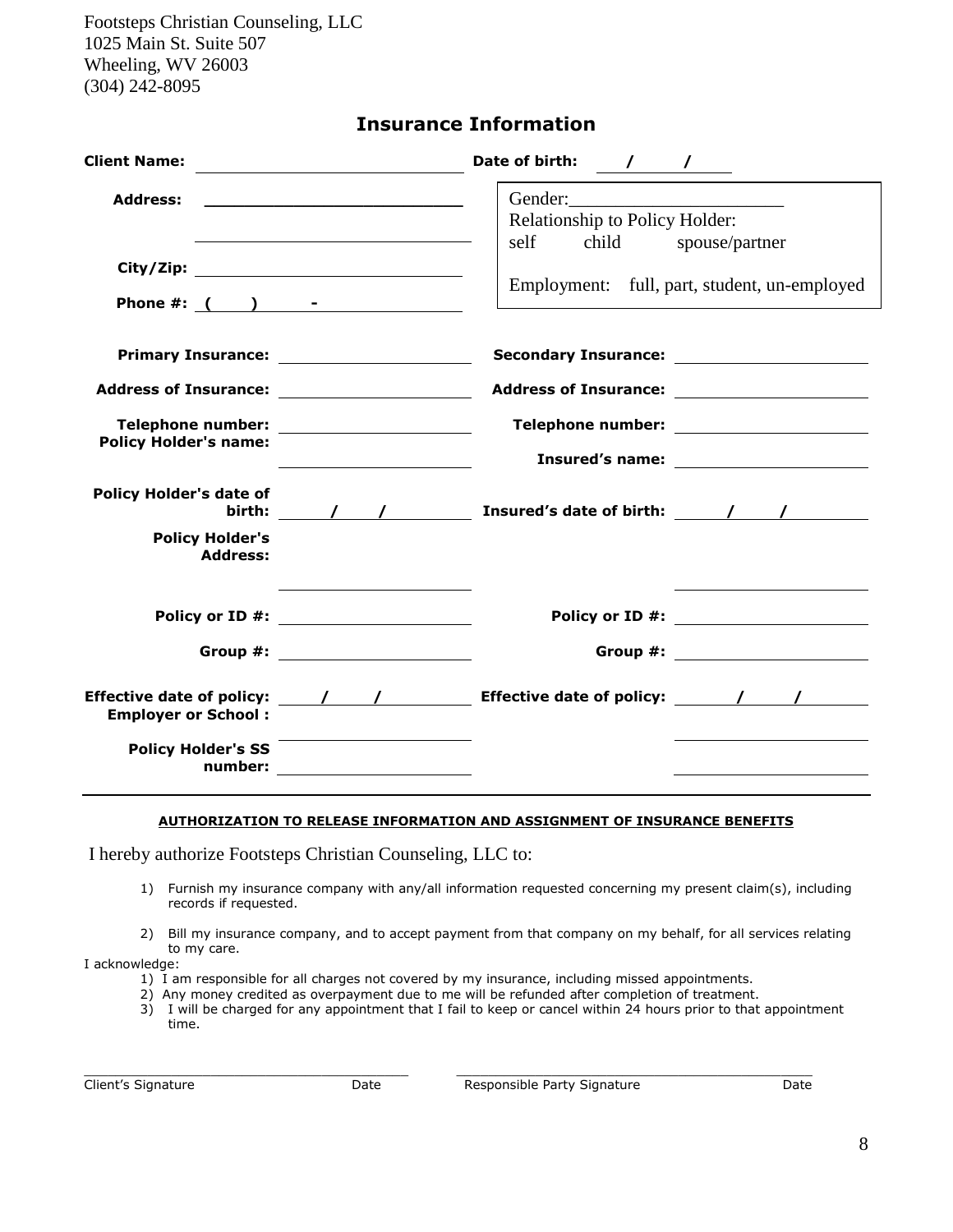# Fees and Insurance

The established fee for individual counseling is \$100.00 per session. A 30% discount is offered for payment at the time of service (\$70.00)

Marital and relationship counseling is available at \$55.00 per session. No discount available

Payment plans are available upon request when meeting the required income guidelines. Proof must be supplied.

Co-pays should be paid at the end of every session. Footsteps Christian Counseling, LLC, accepts cash and checks only as payment.

When special considerations warrant, funding may be secured from a local church to cover your services. As a Christian counselor I do not want to neglect counseling because of an inability to pay. Please let me know if you are in need of this special funding so that it may be secured.

Clients are responsible for payment of any services not covered by insurance.

When an appointment is scheduled for you, 1 hour is set aside specifically for you. Because of this commitment of time, if you cannot keep this appointment, you must cancel at least 24 hours in advance by calling the office, unless it is an **Emergency**! Insurance companies do not pay for missed sessions. Therefore, you will be billed for all appointments not properly canceled.

| Signature: | Date: |
|------------|-------|
|            |       |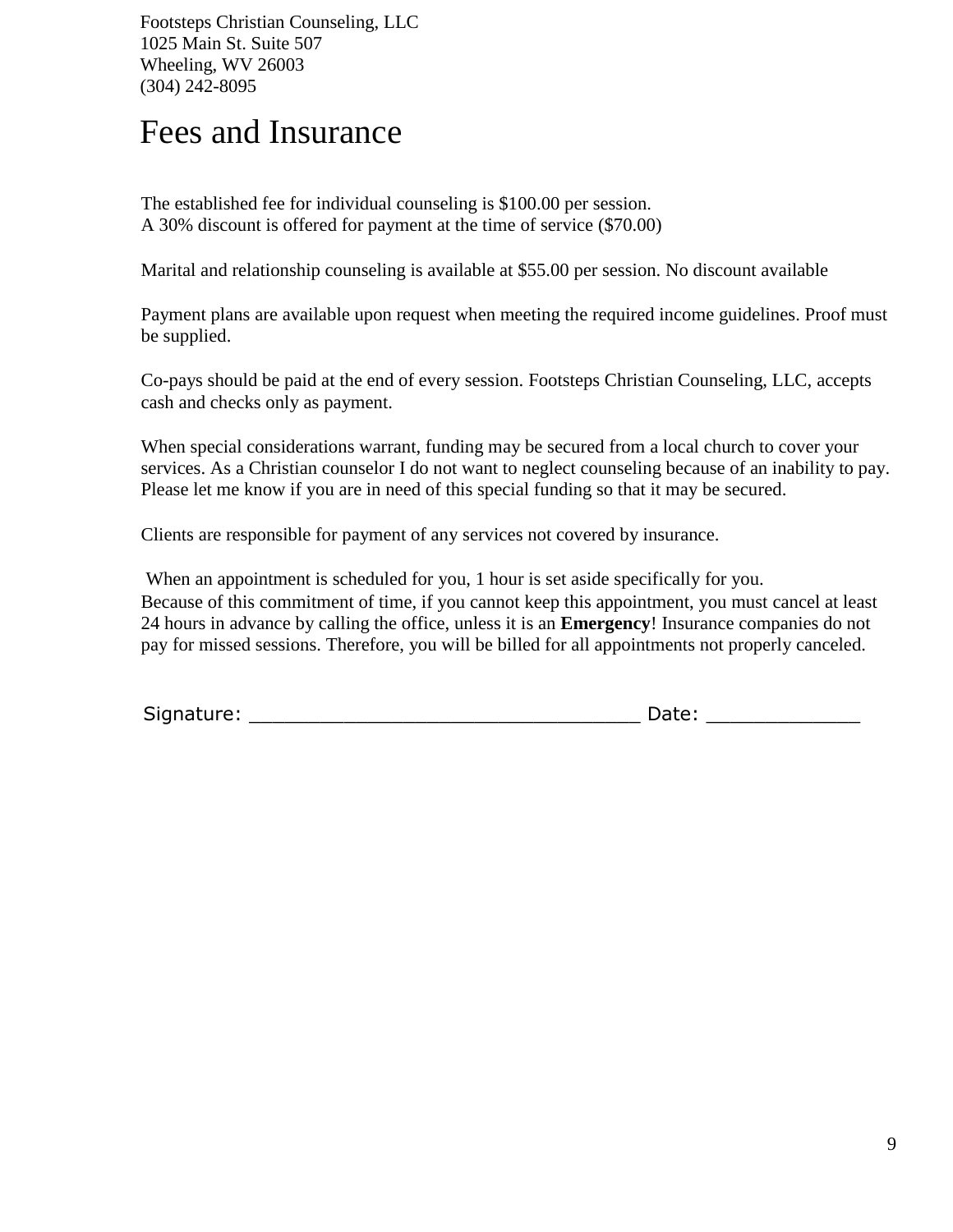# Footsteps Christian Counseling, LLC Payment Agreement

Please bill my insurance company. I understand that I am responsible for any balance not paid by my insurance company. *Individual counseling sessions \$100.00 per session* \_\_\_\_\_I understand that *marriage counseling* is rarely covered by health insurance. Insurance may cover marriage counseling if the counseling focus is helping a mentally ill spouse as it relates to the marriage*. Marriage counseling is available at \$55 per session* \_\_\_\_\_I will be paying for my sessions by cash, check, or credit card. (Discount available if paid in full on the date of service.) \_\_\_\_\_Our office is not permitted to accept Medicare or Medicaid. Charity care may be available for those with this type of coverage. \_\_\_\_\_I request that a payment plan be approved so that I may receive services. I am able to pay \$\_\_\_\_\_\_per month until my bill is paid in full. \_\_\_\_\_My counseling fees are being paid by an outside agency or grant. Please list source: \_\_\_\_\_\_\_\_\_\_\_\_\_\_\_\_\_\_\_\_\_\_\_\_\_\_\_\_\_\_\_\_\_\_\_\_\_\_\_\_\_\_\_\_\_\_\_\_\_\_\_\_\_\_\_\_\_\_\_\_\_\_\_\_\_\_\_\_\_\_\_\_\_\_. I am unable to contribute to my counseling costs because of the following circumstances:

 (verification may be requested) I request that local churches, donors, and outside sources be contacted on my behalf to cover the cost of services.

\_\_\_\_\_\_\_\_\_\_\_\_\_\_\_\_\_\_\_\_\_\_\_\_\_\_\_\_\_\_\_\_\_\_\_\_\_\_\_\_\_\_\_\_\_\_\_\_\_\_\_\_\_\_\_\_\_\_\_\_\_\_\_\_\_\_\_\_\_\_\_\_\_\_\_\_\_\_\_\_\_ \_\_\_\_\_\_\_\_\_\_\_\_\_\_\_\_\_\_\_\_\_\_\_\_\_\_\_\_\_\_\_\_\_\_\_\_\_\_\_\_\_\_\_\_\_\_\_\_\_\_\_\_\_\_\_\_\_\_\_\_\_\_\_\_\_\_\_\_\_\_\_\_\_\_\_\_\_\_\_\_\_ \_\_\_\_\_\_\_\_\_\_\_\_\_\_\_\_\_\_\_\_\_\_\_\_\_\_\_\_\_\_\_\_\_\_\_\_\_\_\_\_\_\_\_\_\_\_\_\_\_\_\_\_\_\_\_\_\_\_\_\_\_\_\_\_\_\_\_\_\_\_\_\_\_\_\_\_\_\_\_\_\_

\_\_\_\_\_I would like to make a donation for those unable to pay for services

\_\_\_\_\_Other

| Name |  |  |
|------|--|--|
| Date |  |  |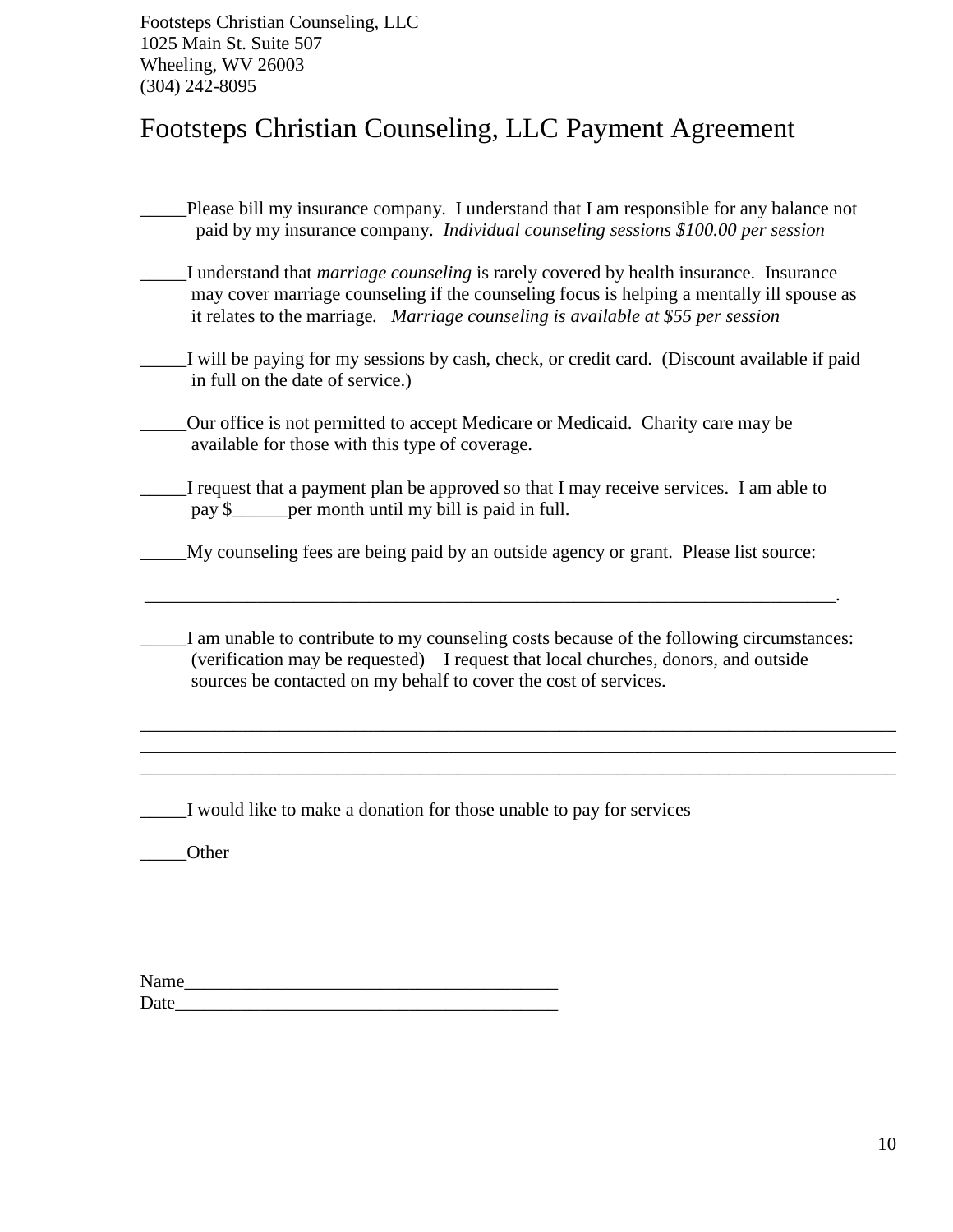# *Client Request*

Counselor Request Authorization to Release Protected Health Information

I, \_\_\_\_\_\_\_\_\_\_\_\_\_\_\_\_\_\_\_\_\_\_\_\_\_\_\_\_\_\_\_\_\_\_\_\_\_\_\_\_\_\_\_\_\_\_\_, hereby authorize

Name of Client/Guardian

\_\_\_\_\_\_Virginia Loew/Shelhammer\_\_\_\_ of Footsteps Christian Counseling, LLC, 1025 Main Street, Wheeling, WV (304) 242-8095, to disclose or receive, a copy of specific health/mental health information initialed below regarding

| consisting of:                                              |                              |                                                    |  |
|-------------------------------------------------------------|------------------------------|----------------------------------------------------|--|
| $\Box$ Therapy/case notes                                   | <b>Psychological reports</b> | $\Box$ Progress reviews $\Box$ Psychiatric reports |  |
| Medical reports                                             | _Treatment Plans             | Medications used in treatments                     |  |
| Assessments                                                 | _School reports              | _ Discharge Summary                                |  |
| __ Psycho-educational reports                               |                              |                                                    |  |
| _Results of court proceedings (other than expunged records) |                              |                                                    |  |
| $\Box$ Other (specify): $\Box$                              |                              |                                                    |  |
| to or from (name and address of recipient or sender):       |                              |                                                    |  |
|                                                             |                              |                                                    |  |

Name, Title, Business Name, Address, and Phone Number

\_\_\_\_\_\_\_\_\_\_\_\_\_\_\_\_\_\_\_\_\_\_\_\_\_\_\_\_\_\_\_\_\_\_\_\_\_\_\_\_\_\_\_\_\_\_\_\_\_\_\_\_\_\_\_\_

I have been informed and fully understand that this protected health information may be in written, oral, or report form. I understand that the information used or disclosed related to this authorization may be subject to redisclosure and may no longer be protected under federal law. However, I also understand that federal or state law may restrict redisclosure of HIV/ AIDS information, mental health information, and drug/alcohol diagnosis, treatment, or referral information.

I understand that I have the right to refuse to sign this authorization and that my refusal will not condition treatment, payment, enrollment or eligibility for benefits. You may revoke this authorization in writing anytime, but such recovation may not be retroactive. If you revoke your authorization, the information described above may no longer be disclosed for the purposes described above. To revoke this authorization, please send a written statement that you are revoking this authorization to Footsteps Christian Counseling, LLC at the address listed above. I have read this authorization and I understand it. Unless revoked, this authorization expires in 180 days from the date of the signature below.

 $Date:$ 

Individual, Legal guardian, or Personal representative

Description of personal representative's authority: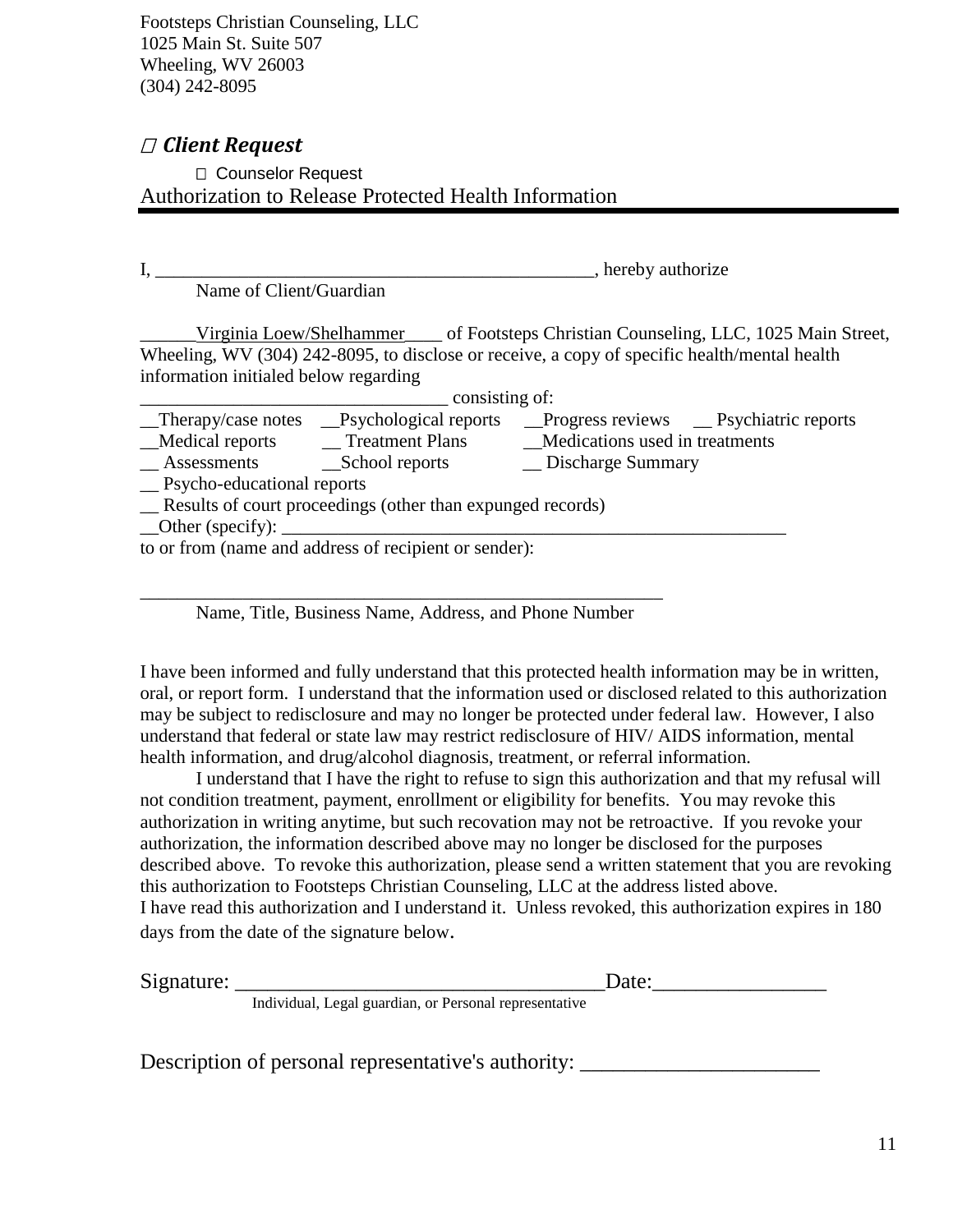# **Parental Consent to Counseling**

| give consent to have my daughter/son<br>$I, \_\_$                                      |
|----------------------------------------------------------------------------------------|
| (Name of parent or guardian)                                                           |
| _____________ enter into counseling with                                               |
| (Name of client)                                                                       |
| at Advance Proefessional Counseling.                                                   |
| (Name of counselor)                                                                    |
| I understand that the communication between                                            |
| (name of client)                                                                       |
| and her/his counselor is confidential, and that confidentiality will be broken only in |
| the case of her/his being a danger to herself/himself or to others, or if she/her is   |
| involved in illegal activity, or if otherwise required by law. Therefore, I fully      |
| understand that even I as parent will not be provided with any information regarding   |
| communication between                                                                  |
| (name of client)                                                                       |
| and his/her counselor. I have had the opportunity to fully discuss with said counselor |
| the risks and benefits of treatment, as well as treatment choices and methods. I have  |
| had all my questions answered and I understand and approve the treatment that is       |
| planned.                                                                               |
| Under penalty of law, I hereby declare that I am the parent of this child. Parent      |
| means a biological or adoptive parent having legal custody of the child or a person or |
| agency judicially appointed as legal guardian of the child.                            |
| Dated this _______ day of _                                                            |

Signature of Parent or Guardian: \_\_\_\_\_\_\_\_\_\_\_\_\_\_\_\_\_\_\_\_\_\_\_\_\_\_\_\_\_\_\_\_\_\_

Signature of Parent or Guardian: \_\_\_\_\_\_\_\_\_\_\_\_\_\_\_\_\_\_\_\_\_\_\_\_\_\_\_\_\_\_\_\_\_\_\_\_\_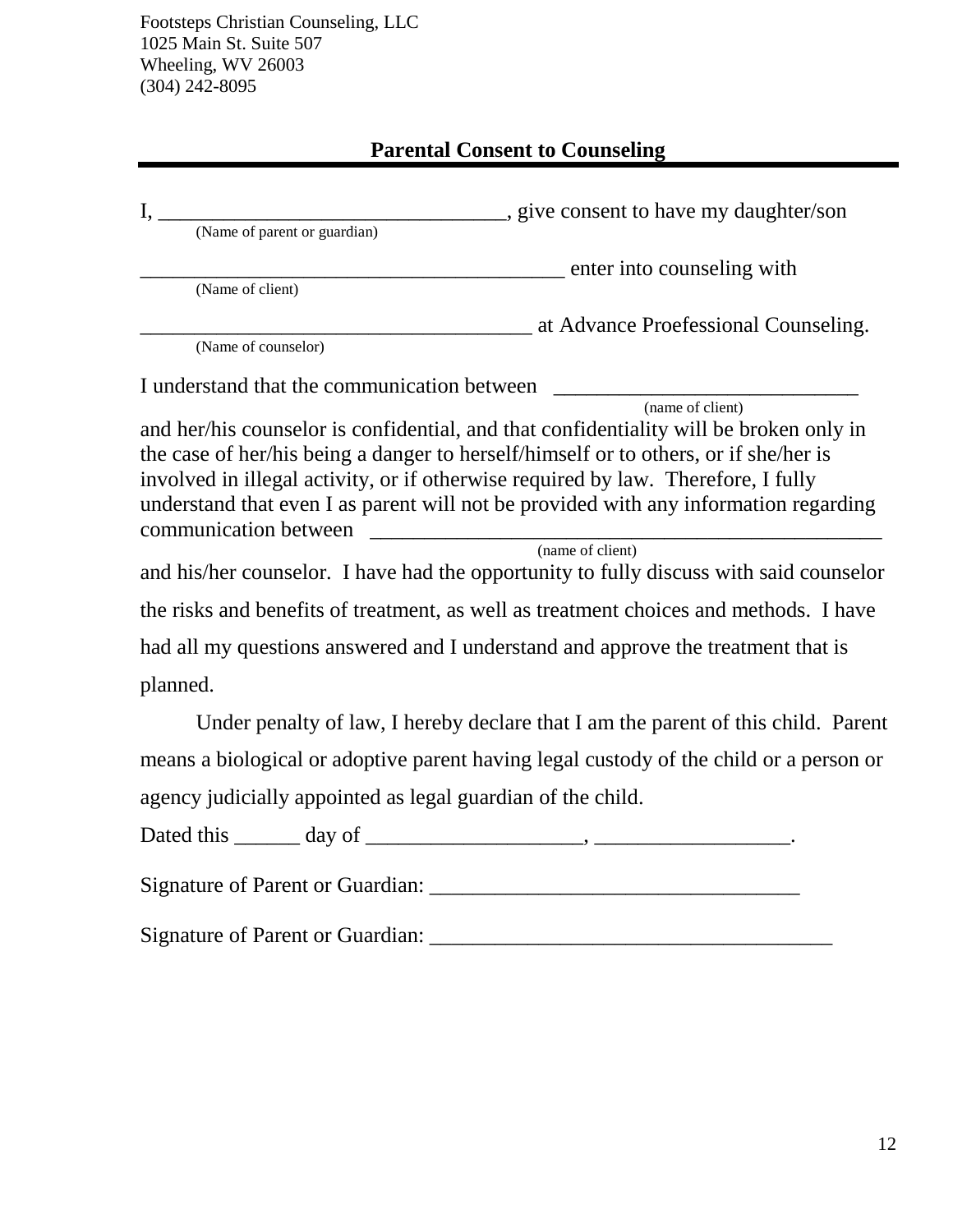# **HIPAA Privacy Notice**

Notice of Privacy Practices Effective Date: November 2013

THIS NOTICE DESCRIBES HOW MEDICAL INFORMATION ABOUT YOU MAY BE USED AND DISCLOSED AND HOW YOU CAN GET ACCESS TO THIS INFORMATION. PLEASE REVIEW IT CAREFULLY.

**What is this Notice and Why is it Important?** As of April of 2003, a new federal law ("HIPAA") went into effect. This law requires that health care practitioners create a notice of privacy practices for you to read. This notice tells you how the practitioners at Advance Professional Counseling required to be HIPAA compliant will protect your medical information, how I may use or disclose this information, and describes your rights. If you have any questions about this notice, please contact me directly at (304) 650- 3820.

**Understanding Your Health Information** During each appointment, I record clinical information and store it in your chart. Typically, this record includes a description of your symptoms, your recent stressors, your medical problems, a mental status exam, any relevant lab test results, diagnoses, treatment, and a plan for future care. This information, often referred to as your medical record, serves as a:

- Basis for planning your care and treatment
- Means of communication among the health professionals who contribute to your care
- Legal document of the care you receive
- Means by which you or a third-party payer (e.g. health insurance company) can verify that services you received were appropriately billed
- A tool with which I can assess and work to improve the care I provide

**Your Health Information Rights** You have the following rights related to your medical record:

*Obtain a copy of this notice*.

You can read this notice in the waiting room, and you can also obtain your own copy if you would like.

*Authorization to use your health information*.

Before I use or disclose your health information, other than as described below, I will obtain your written authorization, which you may revoke at any time to stop future use or disclosure.

*Access to your health information*.

You may request a copy of your medical record from me at any time.

*Change your health information*.

If you believe the information in your record is inaccurate or incomplete, you may request that I correct or add information.

*Request confidential communications*.

You may request that when I communicate with you about your health information, I do so in a specific way (e.g. at a certain mail address or phone number). I will make every reasonable effort to agree to your request.

*Accounting of disclosures*.

You may request a list of disclosures of your health information that I have made for reasons other than treatment, payment or healthcare operations.

## **My Responsibilities**

 I am required by law to protect the privacy of your health information, to provide this notice about my privacy practices, and to abide by the terms of this notice.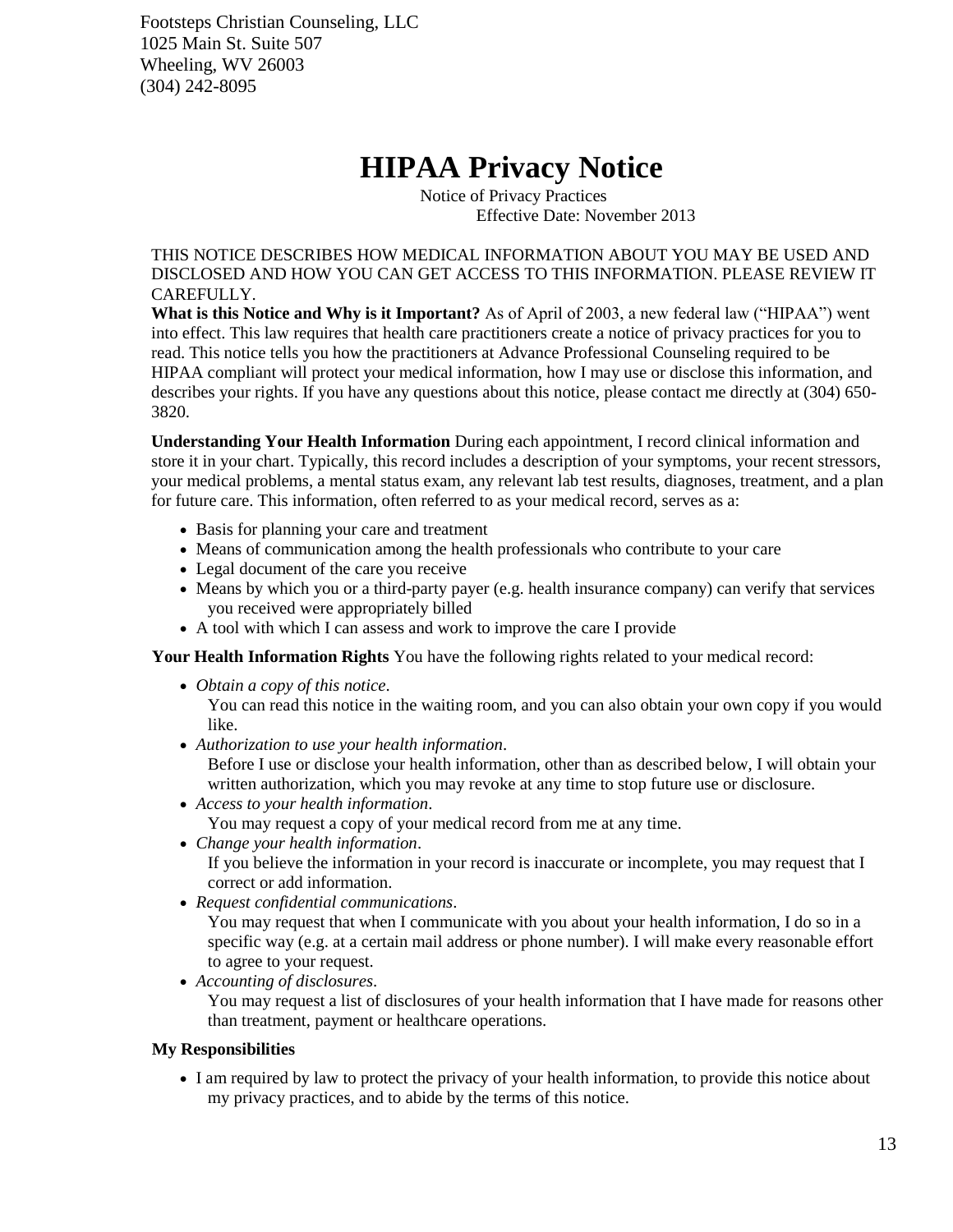- I reserve the right to change my policies and procedures for protecting health information. When I make a significant change in how I use or disclose your health information, I will also change this notice.
- Except for the purposes related to your treatment, to collect payment for my services, to perform necessary business functions, or when otherwise permitted or required by law, I will not use or disclose your health information without your authorization. You have the right to revoke your authorization at any time.

#### **When Can I Legally Disclose Your Health Information Without Your Specific Consent?**

- *In order to facilitate your medical treatment.*
	- For example: Your primary care physician or your psychotherapist might call me to discuss your treatment, and in that situation I would disclose information about your diagnosis, your medications, and so on.
- *In order to collect payment for health care services that I provide.*
	- For example: In order to get paid for my services, I have my billing office send a bill to you or your insurance company. The information on the bill may include information that identifies you, as well as your diagnosis, and type of treatment. In other cases, I fill out authorization forms so your insurance company will pay for extra visits, and this includes some information about you, including your diagnosis.
- *In order to facilitate routine office operations.*

For example: Occasionally, I dictate notes from visits, usually for letters to other clinicians. In that case, your health information will be disclosed to the transcriptionist.

**Will I Disclose Your Health Information to Family and Friends?** While the new law allows such disclosures without your specific consent (as long as it contributes to your treatment), my office policy is that I will *never* share your clinical information with your family without a signed authorization from you. The BIG EXCEPTION to this is if I believe you pose an immediate danger to yourself or someone else in that case, I will do whatever is necessary, even if that means breaching confidentiality.

## **Less Common Situations in Which I Might Disclose Your Health Information**

- Workers compensation: I may disclose your health information to comply with laws relating to worker's compensation or other similar programs.
- Law enforcement: I may disclose your health information for law enforcement purposes as required by law or in response to a valid subpoena, or court or administrative order. This includes any information requested by the Department of Social Services (DSS) related to cases of neglect or abuse of children.
- Food and Drug Administration (FDA): I may disclose to the FDA your health information relating to adverse events due to medications.
- Business associates: I hire a billing company to send out bills to insurance companies. Some of the employees of this company have access to a small portion of your health information in order to allow them to do their job.

**For More Information or to Report a Problem.** If you have questions, would like additional information, or want to request an updated copy of this notice, you may contact us any time at (304) 650- 3820. If you feel your privacy rights have been violated in any way, please let me know and I will take appropriate action.

You may also send a written complaint to:

Department of Health & Human Services, Office of Civil Rights, Hubert H. Humphrey Building 200 Independence Avenue S.W. Room 509 HHH Building Washington, D.C. 20201